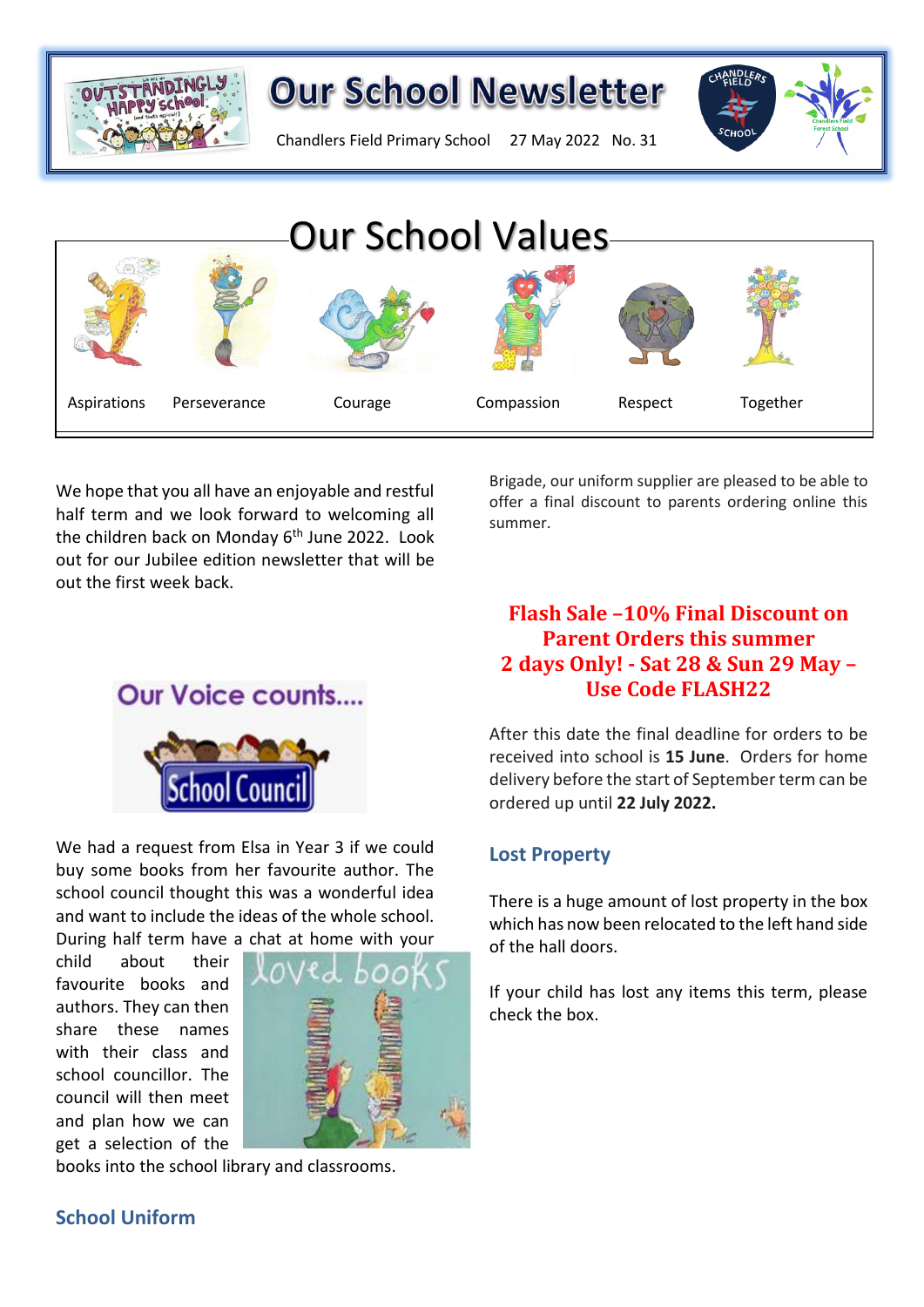

# **Our School Newsletter**

Chandlers Field Primary School 27 May 2022 No. 31



#### **Independent Learners**

Congratulations to everyone who took responsibility for their online learning this term.

In Mathletics the children collectively completed 194 hours of maths learning. Together we received 11,000 live maths points, 177,090 activity points and 23,370 skill quest points. This meant 62 bronze, 14 silver and two gold certificates awarded.

In Education City, together we completed over 65 hours of learning: 10,500 questions completed, over 1000 activities and lots of fun playing live. Well done!

| Mathletics Top 10 - Summer Term 1 |                          |               | <b>Certificates</b> |               |      |
|-----------------------------------|--------------------------|---------------|---------------------|---------------|------|
| <b>Name</b>                       | <b>Class</b>             | <b>Points</b> | <b>Bronze</b>       | <b>Silver</b> | Gold |
| Jakub O.                          | <b>Bond Street</b>       | 15607         | 6                   |               |      |
| Yenul W.                          | <b>Pudding Lane</b>      | 11492         | 5                   | 1             |      |
| Sabah P.                          | <b>Buckingham Palace</b> | 9341          | 4                   |               |      |
| Bobby S.                          | <b>Regents Park</b>      | 6200          | 4                   |               |      |
| Georgi F.                         | <b>Buckingham Palace</b> | 5438          | $\overline{2}$      | 1             | 1    |
| Cathy I.                          | <b>Hyde Park</b>         | 5368          | 3                   | 1             |      |
| Ejay B. J.                        | Bloomsbury               | 5260          | 2                   |               |      |
| Sam G.                            | <b>Regents Park</b>      | 5119          | 3                   |               |      |
| Oliver James B.                   | <b>Buckingham Palace</b> | 4205          | $\overline{2}$      |               |      |
| Sebastian S.                      | <b>Buckingham Palace</b> | 4180          | 2                   |               |      |

Well done to Freddie Y.H. in Bloomsbury who received a gold certificate this term.

| <b>Education City - Summer 1</b> |                     |  |  |
|----------------------------------|---------------------|--|--|
| <b>Name</b>                      | <b>Class</b>        |  |  |
| Sam D.                           | Southbank           |  |  |
| Staish N.                        | Southbank           |  |  |
| Albi H.                          | <b>Baker Street</b> |  |  |
| Ashley H.                        | Greenwich           |  |  |
| Maxx N.                          | Greenwich           |  |  |
| Cathy I.                         | <b>Hyde Park</b>    |  |  |
| Zahid P.                         | <b>Hyde Park</b>    |  |  |
| Nasim N.                         | Kensington          |  |  |
| Jacob B.                         | <b>Regents Park</b> |  |  |
| Alaa A.                          | Southbank           |  |  |
|                                  |                     |  |  |

#### **Attendance**

#### **Last week's class attendance percentages**



#### **Dates for your diary**

| 06 June 2022 | Children return to school    |
|--------------|------------------------------|
| 06 June 2022 | End of "At Home"             |
|              | sponsorship challenge        |
| 06 June 2022 | Anniversary of D-Day         |
| 06 June 2022 | 30 Days Wild begins          |
| 06 June 2022 | Phonics screening &          |
|              | multiplication tables check  |
| 09 June 2022 | Year 4 - Thames Young        |
|              | <b>Mariners Trip</b>         |
| 10 June 2022 | Reception animal handling    |
|              | workshop                     |
| 10 June 2022 | Year 3 & 4 after school cake |
|              | sale                         |
| 13 June 2022 | Feeling Good, Focus Mind,    |
|              | <b>Body and Spirit</b>       |
| 15 June 2022 | Nursery Sports Day           |
|              | 11am - Morning and & 30      |
|              | hour children                |
|              | 2.15 - Afternoon children    |
| 16 June 2022 | Year 6 Junior Citizen trip   |
| 17 June 2022 | KS1 & KS2 Sports Day         |
|              | (Years $1-6$ )               |
| 18 June 2022 | Summer Fair 12pm - 3pm       |
| 22 June 2022 | Windrush Day                 |
| 24 June 2022 | <b>Reception Sports Day</b>  |
| 24 June 2022 | Year 1 Group Assembly        |
| 24 June 2022 | Year 1 & 2 after school cake |
|              | sale                         |